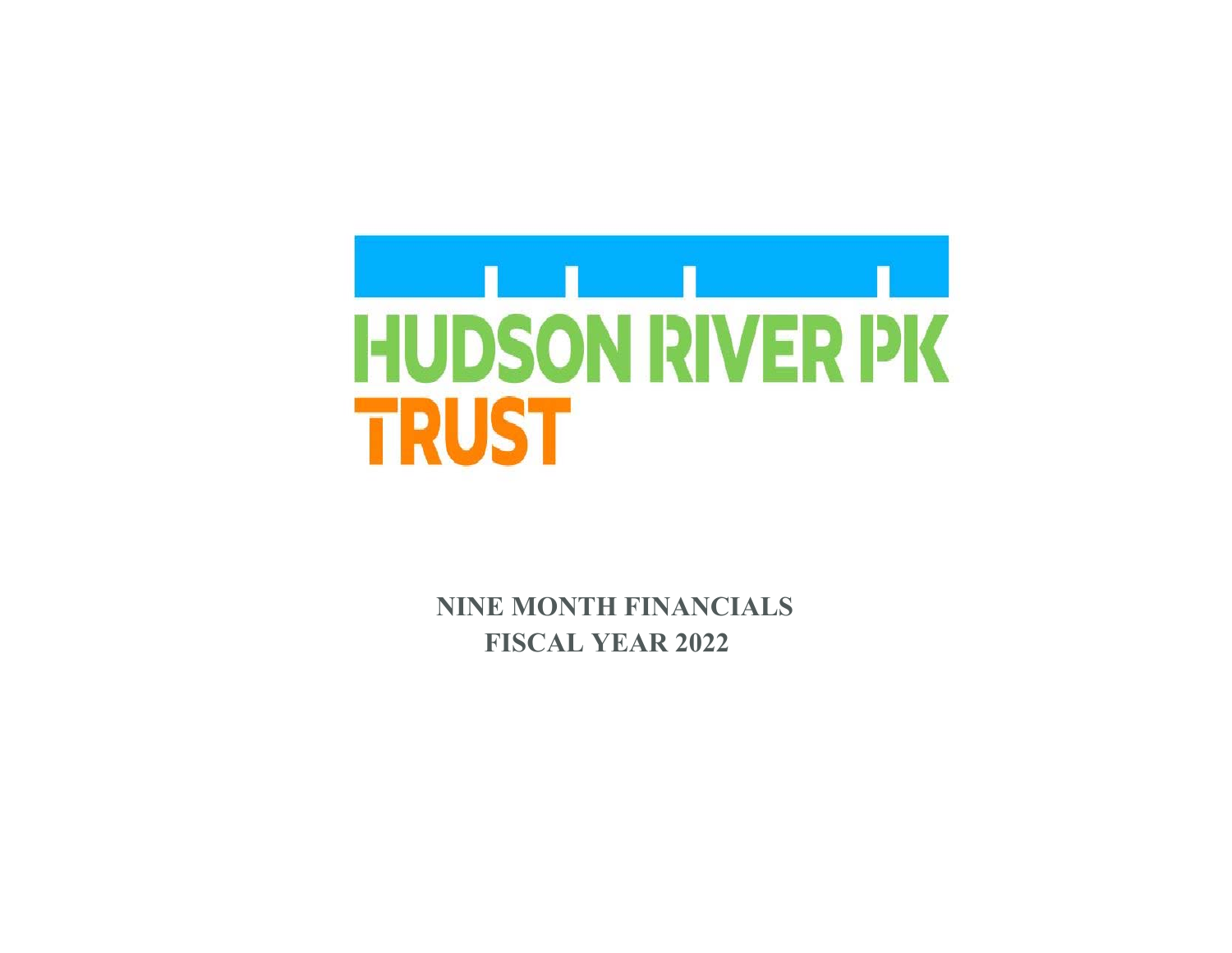## **HUDSON RIVER PARK TRUST (A Public Benefit Corporation in the State of New York) Statement of Net Position at December 31st, 2021 unaudited**

| <b>Net Financial Position</b>                     |               |
|---------------------------------------------------|---------------|
| <b>Current Assets:</b>                            |               |
| Cash and equivalents                              | \$66,408,062  |
| Investment                                        | \$163,321,614 |
| Accounts receivable                               | \$5,009,848   |
| <b>Total Current Assets</b>                       | \$234,739,524 |
| Prepaid expenses                                  | \$248,990     |
| Long Term Receivables (25% FEMA Receivable)       | \$456,001     |
| Construction in progress                          | \$103,540,107 |
| Property and equipment, net                       | \$604,352,563 |
| <b>Total Other Assets</b>                         | \$708,597,661 |
| <b>Total assets</b>                               | \$943,337,185 |
| <b>Current Liabilities:</b>                       |               |
| Accounts payable                                  | \$4,705,878   |
| Accrued expenses (Includes net pension liability) | \$9,439,115   |
| <b>Total current liabilities</b>                  | \$14,144,993  |
| Other Postemployment Benefits Obligation          | \$30,654,430  |
| Deferred inflows of resources - unearned revenue  | \$10,186,451  |
| Net position:                                     |               |
| Net investment in capital assets                  | \$707,892,670 |
| Restricted for capital expenditures               | \$119,882,230 |
| Unrestricted                                      | \$60,576,411  |
| <b>Total net position</b>                         | \$888,351,311 |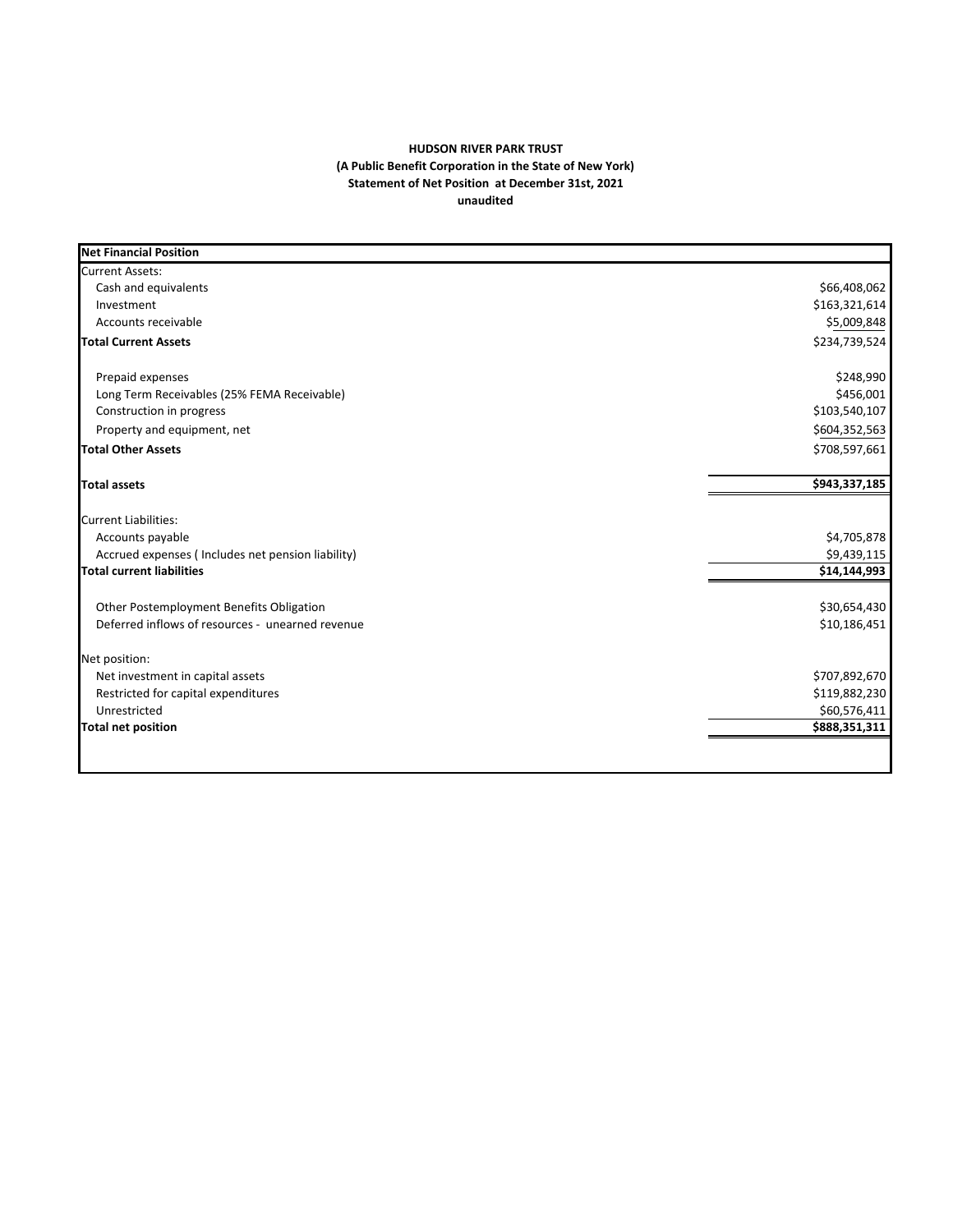## **SCHEDULE 1TRUST OPERATING ACTIVITY BY BUDGET CATEGORIES**

|                                                                                                                                                                                                                                                                                                                  |             | FY 2022                                                                                                                   | <b>YTD ACTUAL</b>                                                                                                          |                           | Variance Explanations (if + /- 5% from 75% for 9 mo. vs FY Budget                                                                                                                                                                                                                                                                                 |
|------------------------------------------------------------------------------------------------------------------------------------------------------------------------------------------------------------------------------------------------------------------------------------------------------------------|-------------|---------------------------------------------------------------------------------------------------------------------------|----------------------------------------------------------------------------------------------------------------------------|---------------------------|---------------------------------------------------------------------------------------------------------------------------------------------------------------------------------------------------------------------------------------------------------------------------------------------------------------------------------------------------|
| <b>BUDGET CATEGORIES</b>                                                                                                                                                                                                                                                                                         | <b>Note</b> | <b>BUDGET</b>                                                                                                             | DEC 31, 2021                                                                                                               | <b>PCT</b>                | or 100% for FY Budget)                                                                                                                                                                                                                                                                                                                            |
| <b>OPERATING REVENUE</b><br>SELF-GENERATED PORTION OF NON-OPERATING REVENUE<br><b>TOTAL REVENUE</b><br>DIRECT AND OTHER OPERATING EXPENSES<br>DIRECT PARK OPERATING EXPENSES<br>EDUCATION AND PARK PROGRAMS<br>GROUNDS, FACILITIES & CAPITAL PLANT<br>PUBLIC SAFETY & SECURITY<br><b>SANITATION</b><br>UTILITIES |             | \$24,837,345<br>\$3,201,926<br>\$28,039,271<br>\$2,376,865<br>\$7,407,328<br>\$3,788,562<br>\$1,861,439<br>\$1,500,000    | \$26,025,176<br>\$2,416,046<br>\$28,441,222<br>\$1,528,800<br>\$5,053,939<br>\$2,464,944<br>\$1,233,551<br>\$1,231,190     | 101%                      | 105% See notes<br>75% See notes<br>64% Some expenditures deferred to FY 23; certain live events virtual<br>68% Additional spending expected in Q4, but expected to remain under budget<br>65% Temporary vacancies; training rescheduled for Q4<br>66% Summer contingency not required; fewer live events than projected<br>82% Seasonal variation |
| <b>INSURANCE</b><br>TOTAL DIRECT PARK OPERATING EXPENSES<br>OTHER PARK OPERATING EXPENSES<br><b>PARKING EXPENSES</b><br>ADMIN, SUPPORT & OVERHEAD EXPENSES<br>TOTAL OTHER PARK OPERATING EXPENSES<br>REIMBURSEABLE OPERATING EXPENSES<br>NET OPERATING EXPENSES<br><b>SURPLUS (DEFICIT)</b>                      | 3           | \$6,461,727<br>\$23,395,921<br>\$1,891,178<br>\$6,445,276<br>\$8,336,454<br>(56, 391, 947)<br>\$25,340,428<br>\$2,698,843 | \$4,846,295<br>\$16,358,718<br>\$1,079,895<br>\$3,311,182<br>\$4,391,076<br>(54, 625, 053)<br>\$16,124,742<br>\$12,316,480 | 70%<br>53%<br>64%<br>456% | 75% Prepaid insurance accruals<br>57% Signage and roof cleaning projects delayed due to construction<br>51% Professional services less than budgeted<br>72% Within budget                                                                                                                                                                         |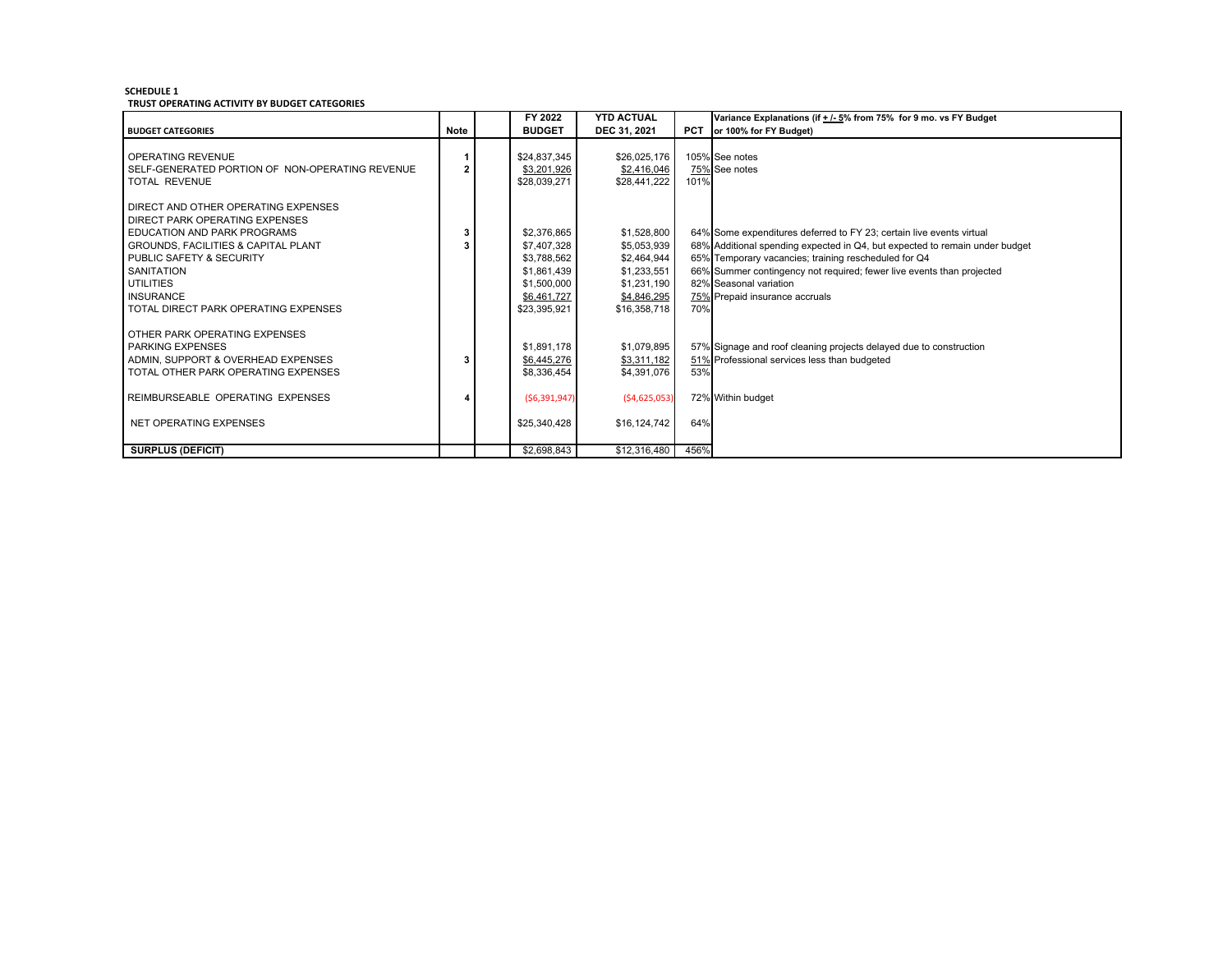## **SCHEDULE 2**

| SURPLUS (DEFICIT) AFTER CONSIDERATION OF CAPITAL MAINTENANCE (CAPm) & CAPITAL EQUIPMENT (CAPx)                                                                      |             |                                                                                  |                                                                         |            | Variance Explanations (if $+/-5\%$ from 75% for 9 mo. vs FY Budget                                                                                                                                              |
|---------------------------------------------------------------------------------------------------------------------------------------------------------------------|-------------|----------------------------------------------------------------------------------|-------------------------------------------------------------------------|------------|-----------------------------------------------------------------------------------------------------------------------------------------------------------------------------------------------------------------|
|                                                                                                                                                                     |             | FY 2022                                                                          | <b>YTD ACTUAL</b>                                                       | <b>PCT</b> | or 100% for FY Budget)                                                                                                                                                                                          |
| <b>BUDGET CATEGORIES</b>                                                                                                                                            | <b>Note</b> | <b>BUDGET</b>                                                                    | <b>DEC 31, 2021</b>                                                     |            |                                                                                                                                                                                                                 |
| SURPLUS (DEFICIT) BEFORE CAPITAL MAINTENANCE AND CAPITAL EQUIPMENT                                                                                                  |             | \$2,698,843                                                                      | \$12,316,480                                                            |            | 456% Carried over from Schedule 1                                                                                                                                                                               |
| <b>EQUIPMENT CAPX</b><br>UPLAND AND PARK PIERS CAPm<br>MARINE STRUCTURES OTHER THAN PIER 40 CAPm<br>PIER 40 CAPm<br>GROSS AMOUNT CAPx AND CAPM WITHOUT REIMBURSABLE |             | \$1,212,500<br>\$8,482,884<br>\$3,343,025<br><u>\$21,730,166</u><br>\$34,768,575 | \$640,628<br>\$2,616,720<br>\$1,452,012<br>\$18,460,125<br>\$23,169,486 |            | 53% Expected to increase in Q4<br>31% Expected to increase in Q4 but will remain under budget<br>43% Expected to increase in Q4 but will remain under budget<br>85% Currently scheduled work nearing completion |
| REIMBURSABLE CAPx AND CAPm                                                                                                                                          |             | \$28,570,036                                                                     | \$18,396,853                                                            | 64%        |                                                                                                                                                                                                                 |
| CAPX and CAPm net of reimbursable                                                                                                                                   |             | \$6,198,539                                                                      | \$4,772,633                                                             | 77%        |                                                                                                                                                                                                                 |
| SURPLUS (DEFICIT) AFTER CAPx AND CAPM WITHOUT REIMBURSABLE<br>SURPLUS (DEFICIT) AFTER CAPX AND CAPM NET OF REIMBURSABLE                                             |             | (\$32,069,732)<br>( \$3,499,696)                                                 | (\$10,853,006)<br>\$7,543,847                                           | 34%        |                                                                                                                                                                                                                 |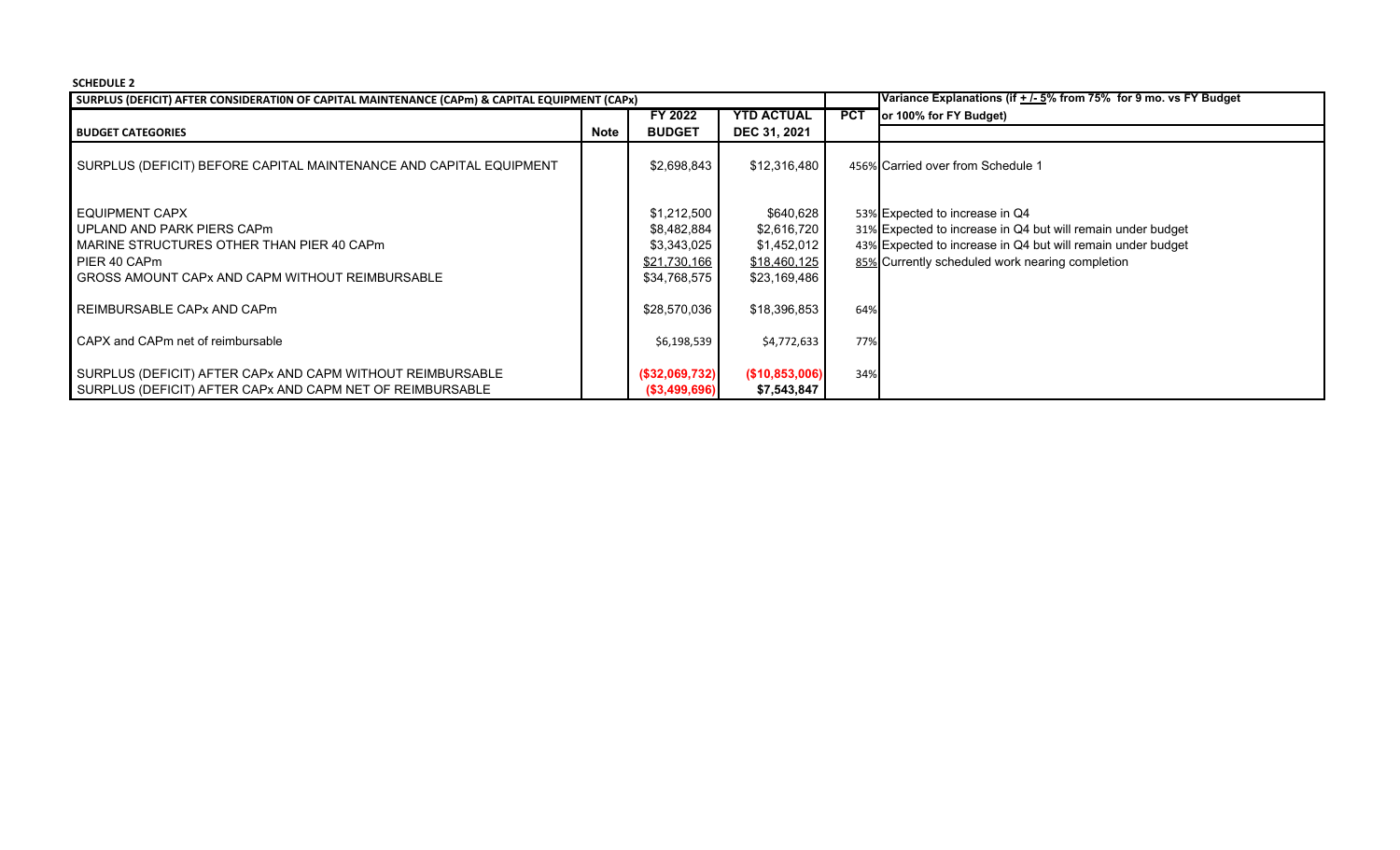## **SCHEDULE 3**

| I SURPLUS (DEFICIT) AFTER NON-OPERATING COSTS  |      |                 |                     |            |                                                                     |  |  |
|------------------------------------------------|------|-----------------|---------------------|------------|---------------------------------------------------------------------|--|--|
|                                                |      | FY 2022         | <b>YTD ACTUAL</b>   |            | Variance Explanations (if + /- 5% from 75% for 9 mo. vs FY Budget   |  |  |
| <b>BUDGET CATEGORIES</b>                       | Note | <b>BUDGET</b>   | <b>DEC 31, 2021</b> | <b>PCT</b> | or 100% for FY Budget)                                              |  |  |
| SURPLUS (DEFICIT) BEFORE CAPm AND CAPX         |      | \$2,698,843     | \$12.316.480        |            | 456% Carried over from Schedule 1                                   |  |  |
| <b>NON-OPERATING EXPENSES</b>                  |      |                 |                     |            |                                                                     |  |  |
| <b>OPEB AND ACCRUED PENSION LIABILITY</b>      |      | \$1.407.128     | \$1,055,346         |            | 75% Budgeted below exp. actuarial value; large increase exp. end Q4 |  |  |
| <b>DEPRECIATIONS AND AMORTIZATION</b>          |      | \$12,448,937    | \$9,336,703         |            | 75% Accrued only                                                    |  |  |
| <b>TOTAL NON-OPERATING EXPENSES</b>            |      | \$13,856,065    | \$10,392,049        | 75%        |                                                                     |  |  |
| SURPLUS (DEFICIT) AFTER NON-OPERATING EXPENSES |      | (S11, 157, 222) | \$1,924,431         | $-17%$     |                                                                     |  |  |